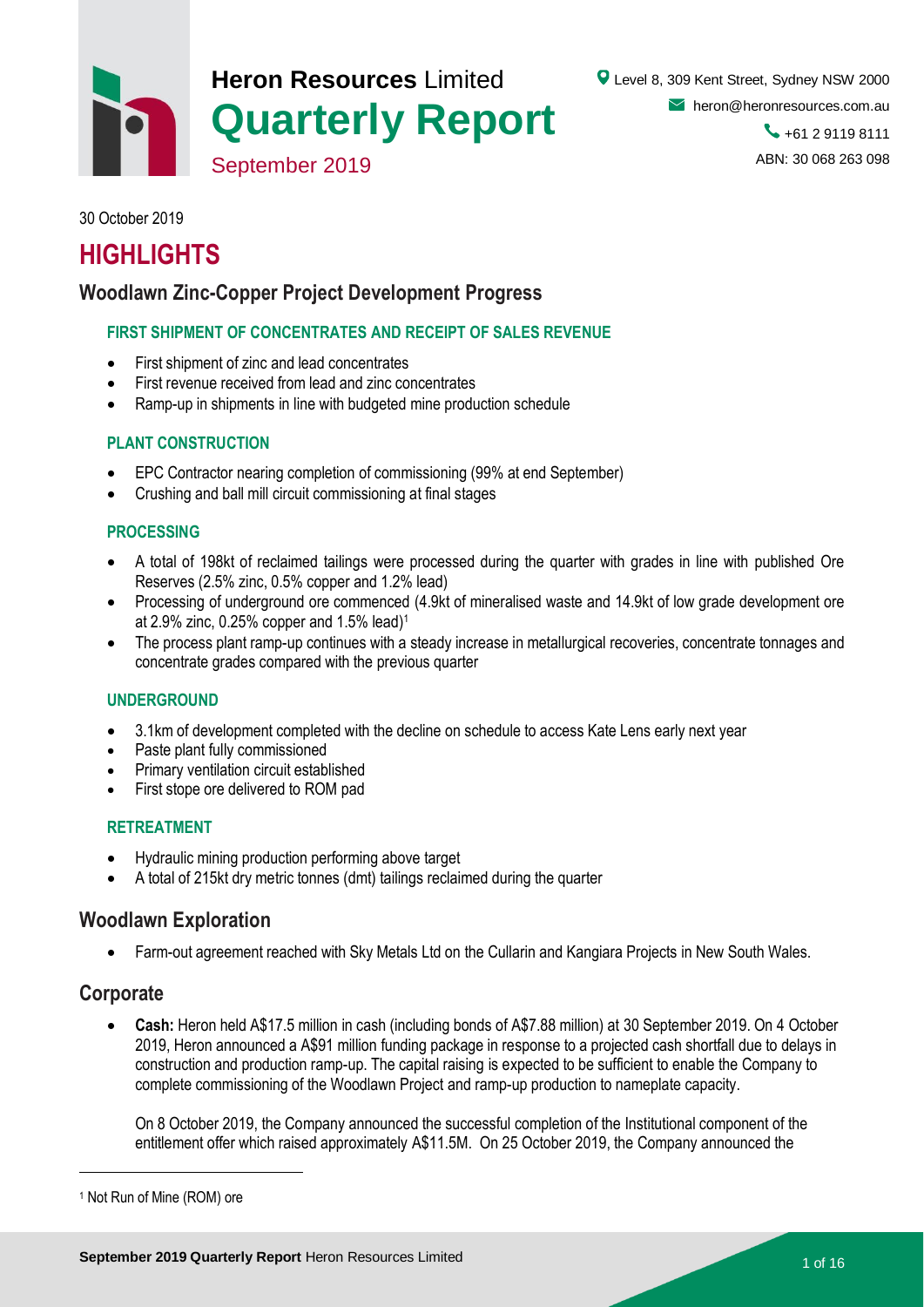

successful completion of the Retail component of the entitlement offer raising a further A\$23.9M bringing the total capital raised to date to A\$35.4M. The remaining component of the funding package will be subject to a shareholder vote at the Company's AGM on 5 December 2019.

 **Changes to Senior Management**. During the quarter, the CEO (Mr. Wayne Taylor) and the COO (Mr. Andrew Lawry) ceased employment with the Company. As noted in the Company's announcement on 4 October 2019, a search for a new CEO is underway.

Heron Resources Ltd ("Heron" or the "Company") is pleased to provide its report for the September 2019 Quarter. During this reporting period the Company continued its focus on final commissioning, ramp-up of production and improving grade and recovery of the processing plant at its Woodlawn Zinc-Copper Project.

## **WOODLAWN ZINC-COPPER PROJECT**

Heron holds a direct 100% ownership of the mineral rights at the Woodlawn Mine site situated 40km south of Goulburn and 250km south-west of Sydney, in southern NSW, Australia. It is Heron's aim to create a profitable, long-life, low-cost mining operation, producing base metal concentrates.

The last five years have seen Heron develop the Woodlawn Zinc-Copper Project from planning through to construction, commissioning and now into commercial production. Construction activities commenced in September 2017 and were completed in the June 2019 quarter. Commissioning activities are near-complete with the first lead and zinc concentrate produced, transported to- and shipped from Port Kembla and Port Botany in September and October. The first revenue from sales of commissioning concentrate was achieved in October 2019.

### **Woodlawn Project – Development Progress**

Construction activities commenced in September 2017 and are now complete. The crusher, ball mill and paste plant commissioning commenced during the quarter and are now at final stages. The plant is operational and is processing both underground ore and tailings to produce saleable concentrates. Recent project developments include:

- **Safety:** Heron recorded 1 LTI during the quarter with this person having now returned to work. The Company remains committed to achieving zero harm and continues to be focused on the improvement of its risk management systems and processes targeting the wellbeing of its employees and contractors.
- **Project EPC Works:** The crusher, ball mill and paste plant commissioning commenced during the quarter [\(Figure 1\)](#page-2-0). The EPC Contractor reported project commissioning as at the end of September was 99% complete. Completion of commissioning is expected during the December quarter.
- **Tailings Reclaim Processing:** A total of 197.6kt of reclaimed tailing was processed during the quarter (with a 154tph throughput rate and 62.9% plant uptime), with grades in line with published Ore Reserves (2.5% zinc, 0.5% copper and 1.2% lead). There has been progressive resolution of issues in this part of the plant circuit which have significantly improved plant performance. More recently, tailings reclaim processing has ramped up tonnage rates to achieve 190tph, enabling an increase in metal production. With respect to metallurgical recovery, concentrate grades improved during the quarter, and further improvements are expected to be achieved during the next quarter.
- **Underground Ore Processing:** During the quarter, processing of underground ore commenced for one campaign in which 4.9kt of mineralised waste and 14.9kt of low grade development ore (2.9% zinc, 0.25% copper and 1.5% lead) were processed. This material enabled the crushing circuit to be commissioned [\(Figure 1\)](#page-2-0). Whilst metallurgical recovery of underground ore improved during this campaign, commissioning issues had an adverse impact on overall recoveries.
- **Concentrate Production/Sales:** The first lead shipment departed Port Botany this quarter with 700 wet metric tonnes (wmt) loaded. A second lead shipment is planned in November, with a third shipment expected in December or January.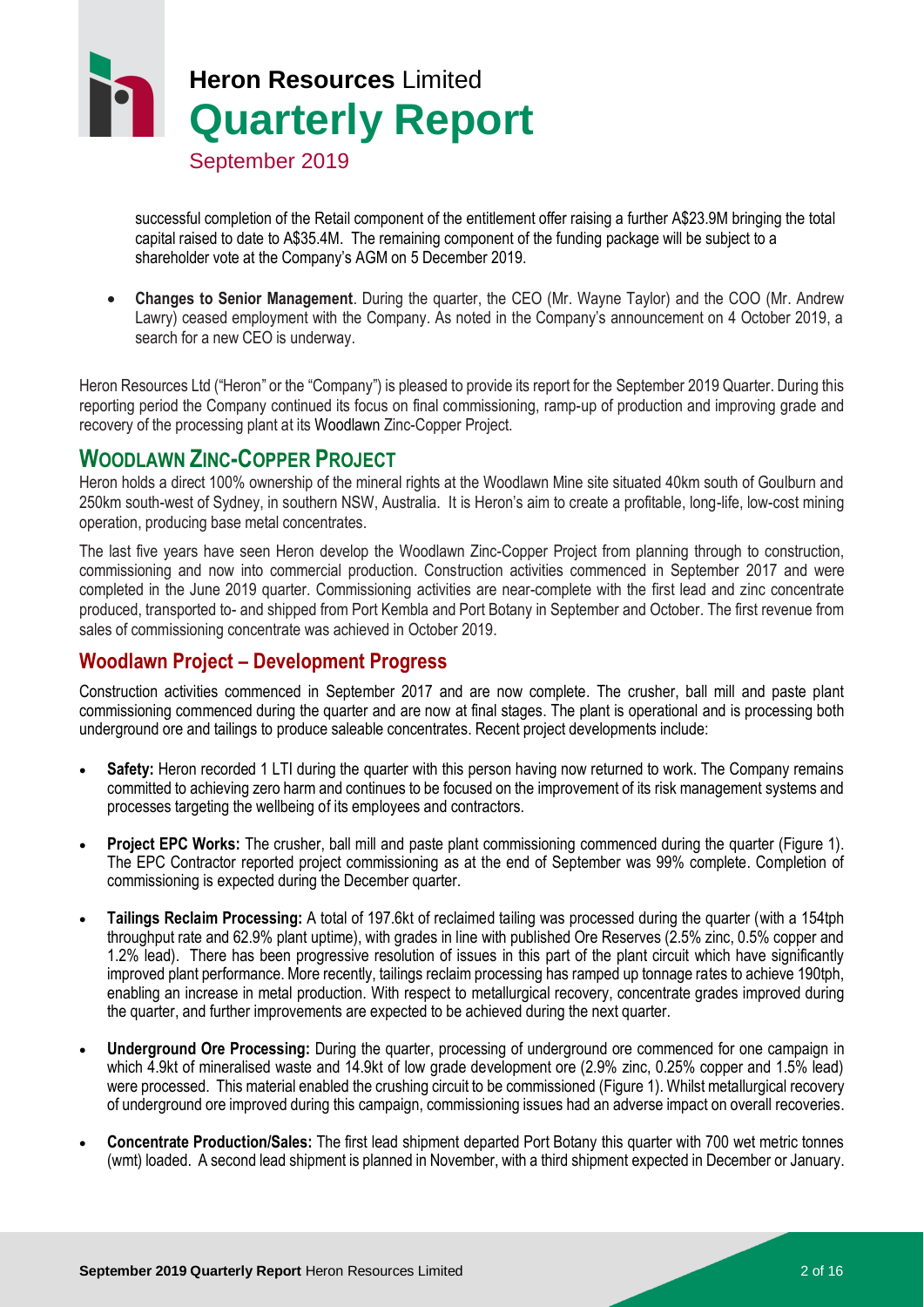# **Heron Resources** Limited **Quarterly Report**

September 2019

The first zinc concentrate departed Port Kembla on 24 October 2019. This shipment of concentrate was at grades of 46.1% zinc, 4.9% lead and 1.9% copper [\(Figure 3\)](#page-3-0).

- **Underground Mine:** The underground mine operation has made solid progress with 3.1km of development completed by the end of the quarter. Total development was below schedule for the quarter (actual 883m versus budget 1,015m), however the decline development advanced as per the budgeted schedule. Development rates are planned to accelerate over the December quarter with the delivery of an additional jumbo to site occurring in late September. The ventilation raise was completed and the primary ventilation circuit established with the installation of the surface fans [\(Figure 4\)](#page-4-0). The second means of egress was extended down to the next level in the mine enabling the first stope to be successfully fired and stope ore delivered to the ROM in late September.
- **Hydraulic Mining:** Hydraulic mining is now occurring in the main production area of Tailings Dam South (TDS). Removal of highly oxidised capping material has been achieved which significantly improved metallurgical recovery in the flotation plant. Adjustments to the pipelines have significantly improved the throughput of hydraulic mining, increasing average processing rates to 154tph and reaching rates of 190tph later in the quarter.
- **Community:** During the last quarter Heron Resources made a visit to the Tarago Men's Shed where a group of members participated in a First Aid/CPR course. The Company continues to have a strong relationship with local Emergency Service agencies including Police, Fire & Rescue, Ambulance & Rural Fire.

<span id="page-2-0"></span>

*Figure 1 Ball Mill during the underground crushing and grinding circuit commissioning campaign.*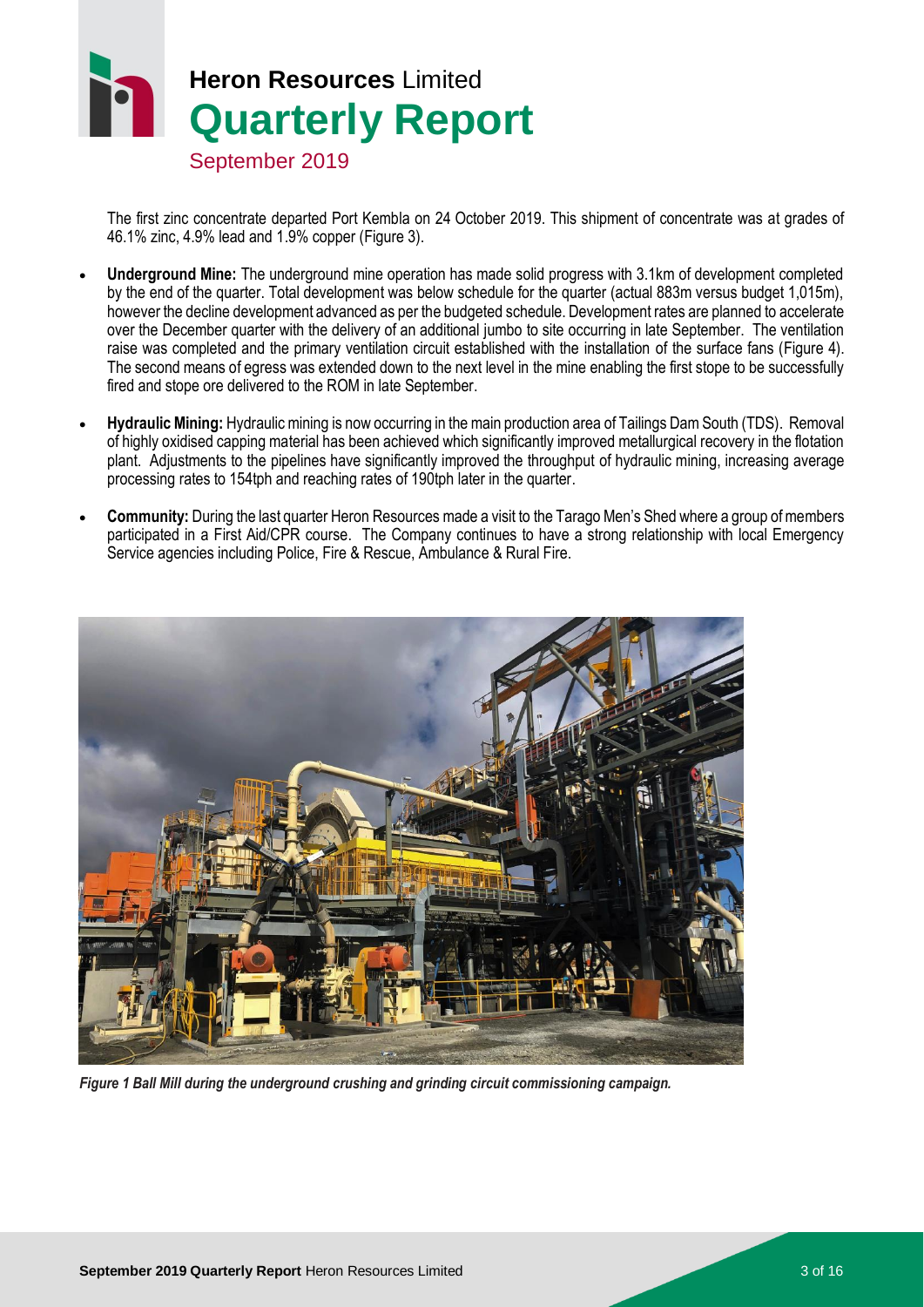



*Figure 2 Flotation building during production this quarter.*

<span id="page-3-0"></span>

*Figure 3: Zinc containers being loaded ready for the train to Port Kembla filling the remainder of the 5,000WMT shipment.*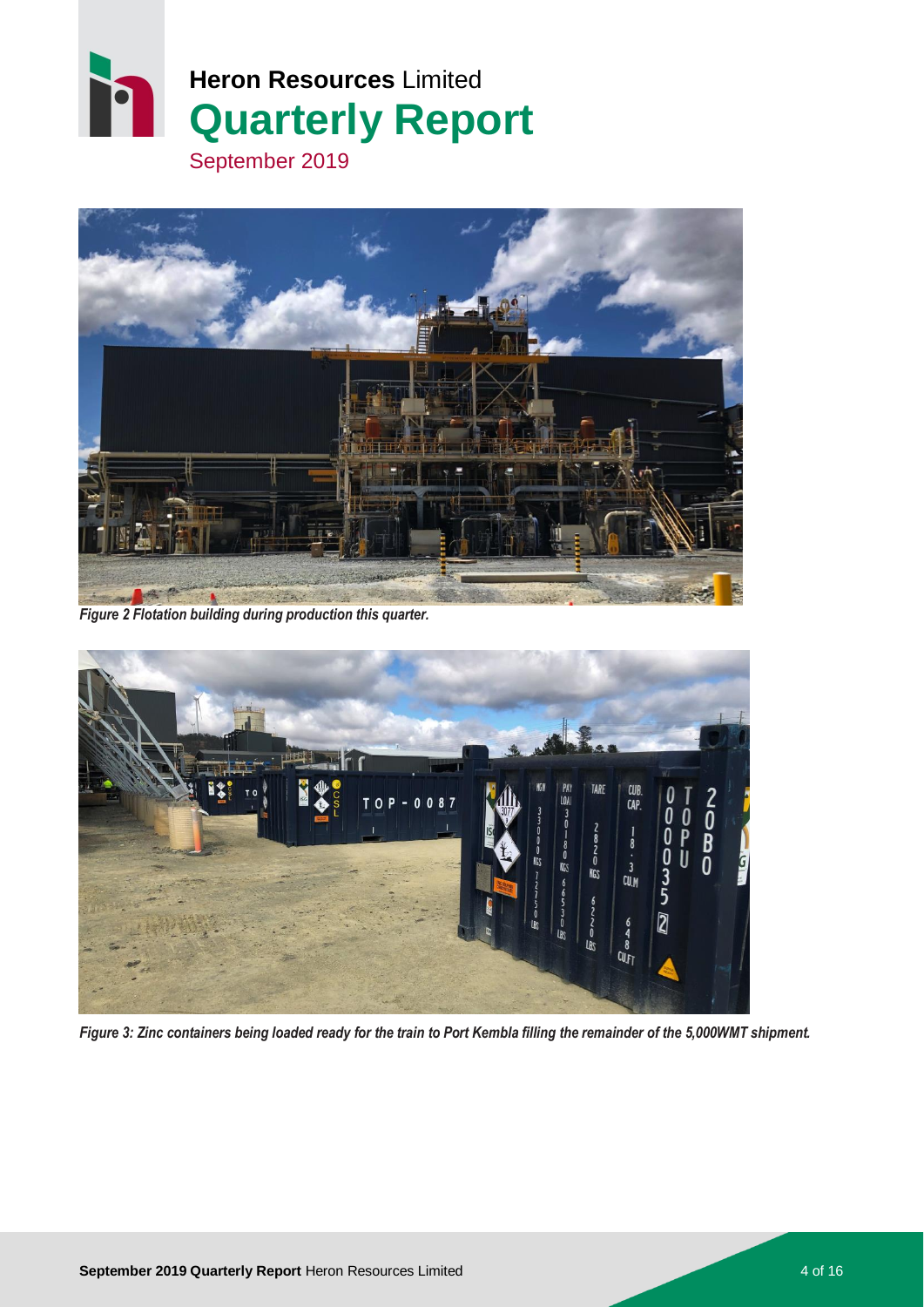



*Figure 4 New vent fans installed for underground and operational.*

# <span id="page-4-0"></span>**Woodlawn Project – Exploration**

#### **Woodlawn North Targets**

Heron's exploration is currently focused on the discovery and delineation of additional mineralised VMS lenses directly north of the Woodlawn mine. Prospects targeted are within a 2.5km arc to the NW and NE of the Woodlawn Mine. A down-hole electromagnetic survey is being planned for the current quarter on the 4 diamond core holes drilled earlier in the year and which intersected a number of significant zones of alteration.

#### **Farm-out Agreement with Sky Metals Ltd**

As reported to the ASX on the 9 October 2019, a farm-out agreement has been signed with Sky Metals Ltd relating to 3 tenements at Cullarin and Kangiara, targeting McPhillamy's style gold mineralisation. Key terms are: \$400k minimum expenditure in first year, a further \$1.6M over next 2 years to earn 80% with Heron free carried to DFS or \$10M of expenditure; 10M Sky options at a strike price of 15c (refer to [Figure 5](#page-5-0) for project locations).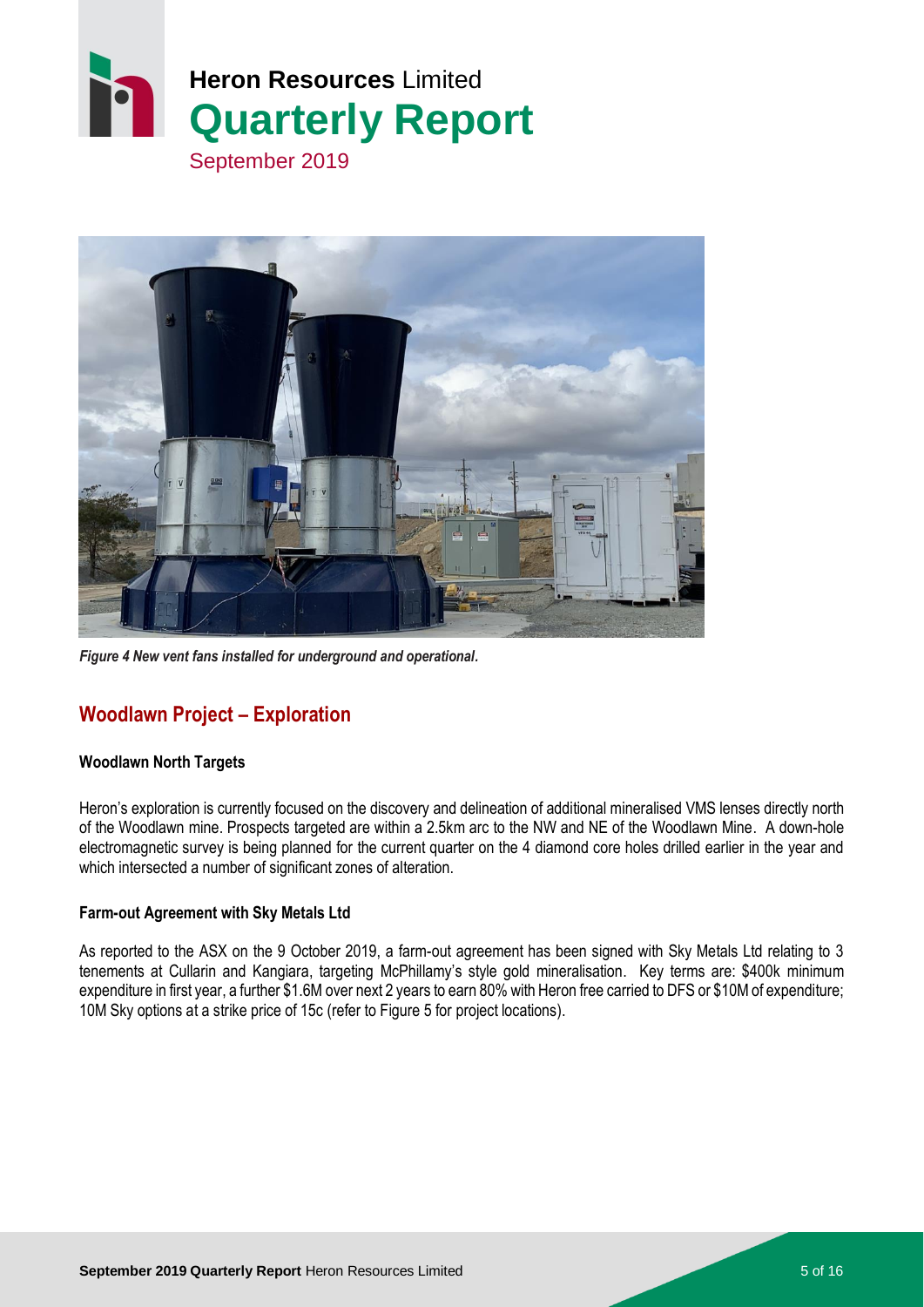



<span id="page-5-0"></span>*Figure 5: Heron's Projects in eastern New South Wales, including Kangiara and Cullarin (highlighted) farmed out to Sky Metals Limited.*

# **CORPORATE**

**Cash:** Heron held A\$17.5 million in cash (including bonds of A\$7.88 million) as at 30 September 2019. On 4 October 2019 Heron announced a A\$91 million funding package that was made in response to a projected cash shortfall due to delays in construction and production ramp-up.

On 8 October 2019, the Company announced the successful completion of the Institutional component of the entitlement offer which raised approximately A\$11.5M. On 25 October 2019, the Company announced the successful completion of the Retail component of the entitlement offer raising a further A\$23.9M bringing the total capital raised to date to A\$35.4M. The remaining component of the funding package will be subject to a shareholder vote at Heron's AGM on 5 December 2019.

**Changes to Senior Management**. During the Quarter, the CEO (Mr. Wayne Taylor) and the COO (Mr. Andrew Lawry) ceased employment with the Company. As noted in the Company's announcement on 4 October 2019, a search for a new CEO is underway.

**Office Relocation;** Heron's Sydney office relocated during the quarter to Suite 2, Level 8, 309 Kent Street, Sydney NSW 2000. Contact numbers remain unchanged.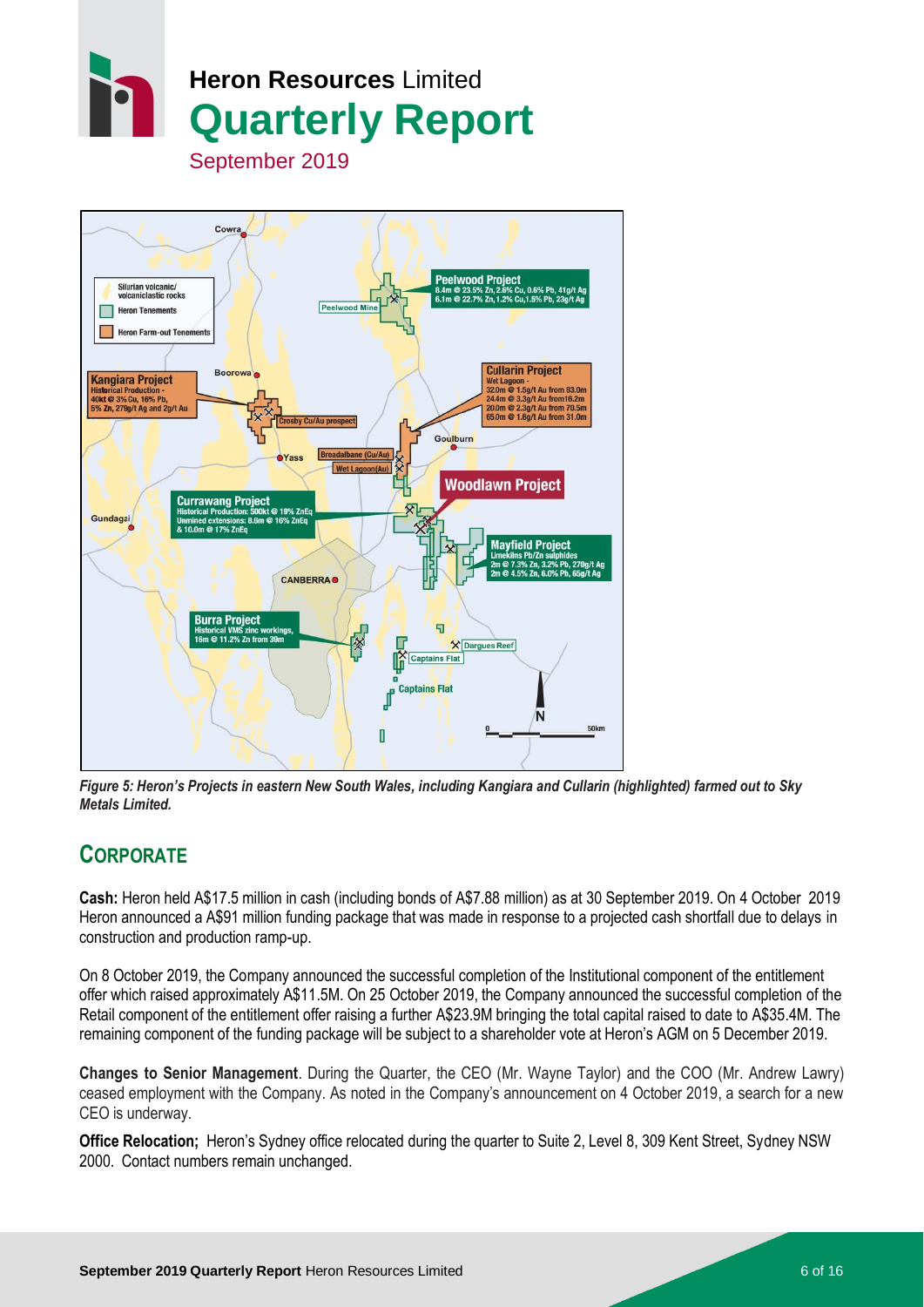

#### **APPENDIX A – REGIONAL EXPLORATION PROJECTS**

#### **WOODLAWN REGIONAL PROSPECTS**

Heron continues to maintain and explore a strategic 1,372km<sup>2</sup> tenement package which covers the prospective Silurian volcanic rocks which host the Woodlawn VMS deposit. Heron's exploration strategy is to focus on historically known mineralisation zones with prospective geology and comparable grade and metallurgy to Woodlawn, and within potential trucking distance of the Woodlawn processing facility.

#### **EXPLORATION JOINT VENTURE PROJECTS**

Heron retains interests in tenement holdings within the Lachlan Fold Belt of NSW and the Eastern Goldfields of Western Australia. This tenure is held through farm-in and joint venture interests which include a number of other free-carried residual or royalty interests which results in minimal costs to Heron.

#### **ALCHEMY FARM-IN AND JV (OVERFLOW, GIRILAMBONE, EUROW AND YELLOW MOUNTAIN)**

Heron entered into a Farm-In Agreement with Alchemy Resources Limited (Alchemy) (ASX: ALY) covering a portfolio of Heron's NSW exploration tenements in May 2016. The Farm-In Agreement covers 674 km<sup>2</sup> of the central Lachlan Orogen in NSW (refer [Figure 6\)](#page-7-0). At the end of the previous quarter Alchemy had earnt a 51% interest in the JV tenements after spending \$1 million and has the option to earn 80% by spending an additional \$1 million over the next 2 years.

During the quarter Alchemy undertook a capital raising on \$1.3 million some of which will be applied to the Overflow Gold and Base Metal Project and additional metallurgical test work on mineralised nickel-cobalt and alumina samples from the West Lynn Project.

Alchemy has a JORC Mineral Resource Estimate at the Summervale Ni-Co-Al Project near Nyngan (refer ASX: ALY, 19 Jun 2019). The alumina resource was defined from a 3-phase drilling campaign that was completed in 2018 and comprised 178 holes for 8,646m. The alumina mineralisation is flat lying and hosted in a kaolinite zone that is situated approximately 15m to 25m below the surface and is approximately 2m to 40m in thickness. This resource is in addition to the underlying Ni-Co mineralised zone at Summervale. Initial metallurgical testing has commenced at West Lynn, see (ASX: ALY, 29 Apr 2019).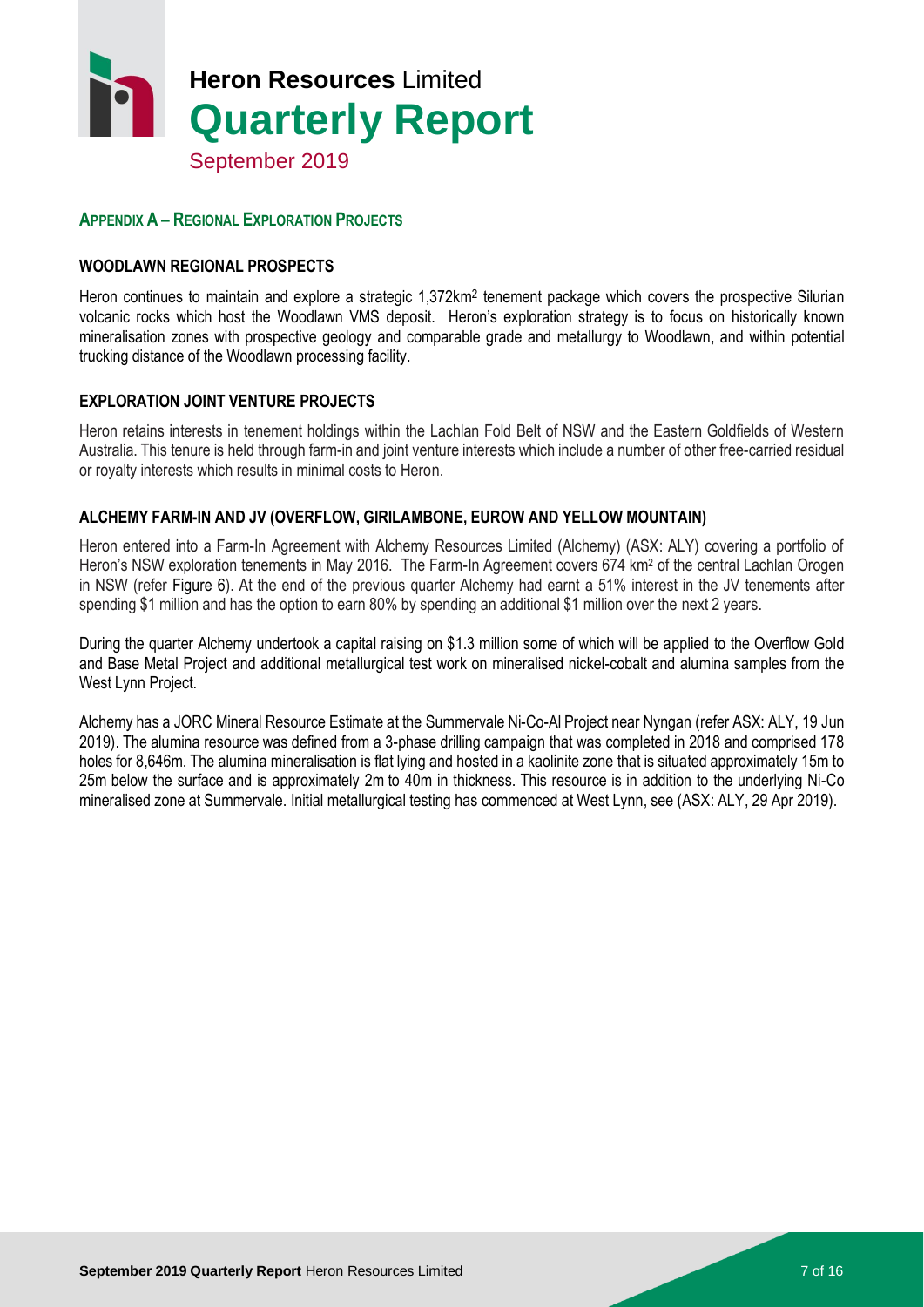



*Figure 6 Heron NSW Projects (including Alchemy JV tenure).*

#### <span id="page-7-0"></span>*Compliance Statements (JORC 2012)*

*The technical information in this report relating to the exploration results is based on information compiled by Mr. David von Perger, who is a Member of the Australian Institute of Mining and Metallurgy (Chartered Professional – Geology). Mr. von Perger is a full time employee of Heron Resources Limited and has sufficient experience, which is relevant to the style of mineralisation and type of deposit under consideration and to the activity which he is undertaking to qualify as a Competent Person as defined in the 2012 edition of the "Australasian Code for Reporting of Exploration Results. Mr. von Perger has reviewed this report and approves the scientific and technical disclosure related to exploration results within.*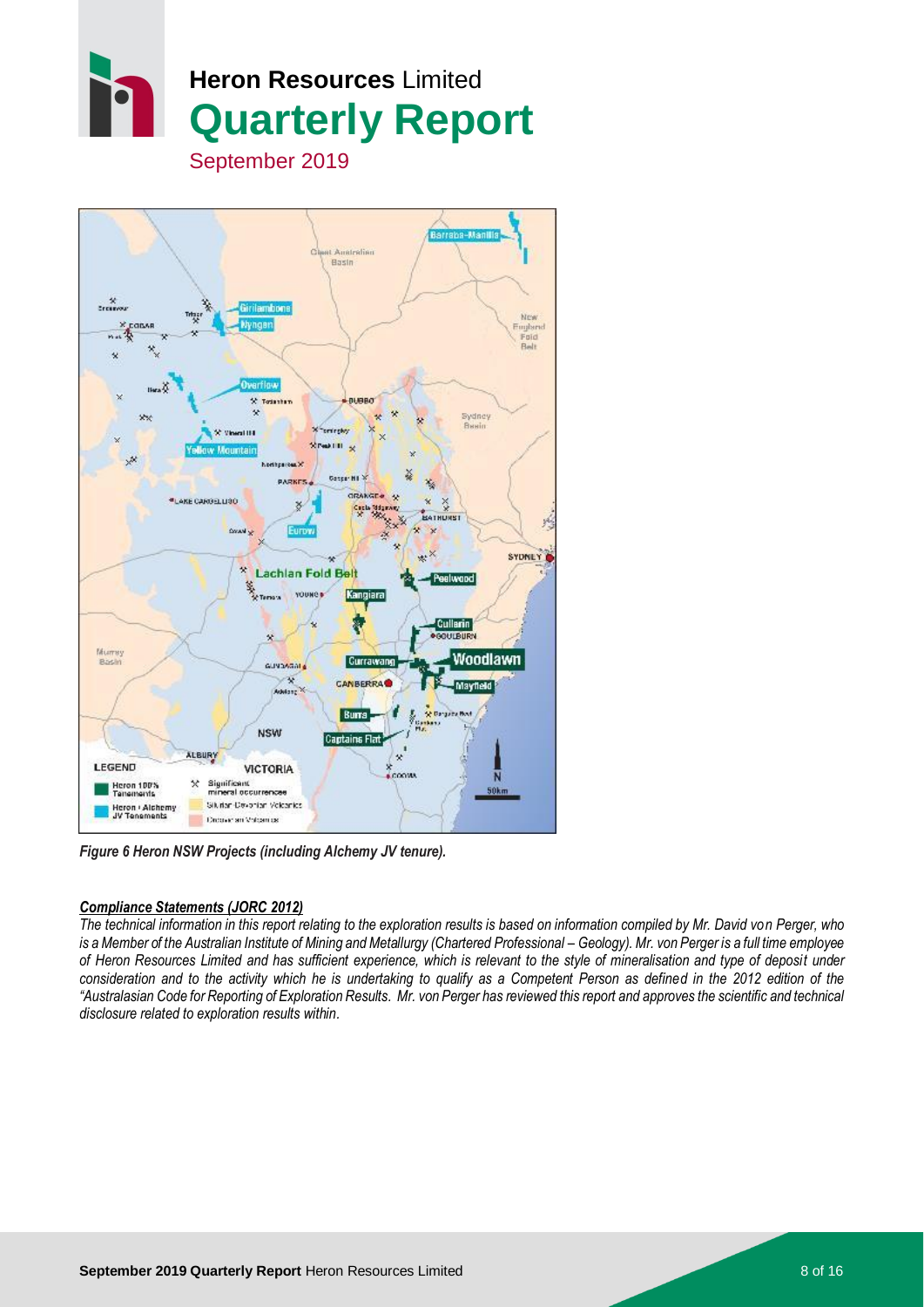# h **Heron Resources** Limited **Quarterly Report**

September 2019

## **Corporate Directory**

| <b>Directors</b>                                                                                                                                                                  | <b>Issued Share Capital</b>                                                                                                                                                                                                                                                                                   |                                                                                                              |                                                                                                                                                 | <b>Registered Office and Address for</b>                                                                                                                                                   |                                                                                                                                                                                                                                                                            |
|-----------------------------------------------------------------------------------------------------------------------------------------------------------------------------------|---------------------------------------------------------------------------------------------------------------------------------------------------------------------------------------------------------------------------------------------------------------------------------------------------------------|--------------------------------------------------------------------------------------------------------------|-------------------------------------------------------------------------------------------------------------------------------------------------|--------------------------------------------------------------------------------------------------------------------------------------------------------------------------------------------|----------------------------------------------------------------------------------------------------------------------------------------------------------------------------------------------------------------------------------------------------------------------------|
| Stephen Dennis*+ Chairman<br>Borden Putnam III*+<br>Fiona Robertson *+<br>lan Pattison *+<br>Mark Sawyer*+<br>Peter Rozenauers*+<br>Ricardo De Armas*+<br>* Denotes Non-executive | As at 30 September 2019, Heron Resources<br>Limited had 241,666,912 ordinary shares,<br>1,250,000 Employee options and 4,428,334<br>Performance Rights.<br>The options have expiry dates ranging from<br>4TH December 2020 to 1 February 2022 and<br>have exercise prices ranging from A\$0.72 to<br>A\$1.10. |                                                                                                              |                                                                                                                                                 | Correspondence<br>Sydney<br>Suite 2, Level 8, 309 Kent Street<br>Sydney NSW 2000<br>Telephone +61 2 9119 8111<br>Email<br>heron@heronresources.com.au<br>Website www.heronresources.com.au |                                                                                                                                                                                                                                                                            |
| + Denotes Independent<br><b>Executive Management</b>                                                                                                                              | The Performance rights are \$nil exercise<br>price options and expire on 1 July 2020 and<br>1 July 2021.<br>Heron trades on the ASX as HRR.                                                                                                                                                                   |                                                                                                              |                                                                                                                                                 |                                                                                                                                                                                            | <b>Share Registry (Australia)</b>                                                                                                                                                                                                                                          |
| Simon Smith<br>General Manager - Finance &<br>Administration & Company Secretary.                                                                                                 | <b>Monthly Share Price Activity</b><br>(A\$ per share - ASX)                                                                                                                                                                                                                                                  |                                                                                                              |                                                                                                                                                 |                                                                                                                                                                                            | Automic<br>Level 5,126 Philip Street<br>Sydney NSW 2000<br>P: 1300 288 664 (within Australia)                                                                                                                                                                              |
| David von Perger<br>General Manager - Exploration<br><b>Brian Hearne</b><br>General Manager - Woodlawn                                                                            | <b>Month</b><br>Oct 18<br>Nov 18<br>Dec 18<br><b>Jan 19</b><br>Feb 19<br>Mar 19<br>Apr 19<br><b>May 19</b><br>June 19<br><b>Jul 19</b><br>Aug 19(1)<br>Sept 19(1)<br>(1)                                                                                                                                      | <b>High</b><br>0.67<br>0.65<br>0.61<br>0.66<br>0.60<br>0.685<br>0.66<br>0.64<br>0.61<br>0.47<br>0.39<br>0.30 | Low<br>0.56<br>0.59<br>0.56<br>0.56<br>0.505<br>0.55<br>0.60<br>0.54<br>0.535<br>0.38<br>0.26<br>0.30<br>16th August 2019 to 08th October 2019. | Close<br>0.56<br>0.60<br>0.56<br>0.63<br>0.57<br>0.64<br>0.61<br>0.61<br>0.575<br>0.38<br>0.30<br>0.30<br>HRR was in 'voluntary suspension' from                                           | P: +61 (2) 9698 5414 (outside Australia)<br>E: hello@automic.com.au<br>W: www.automic.com.au<br>All security holder correspondence to:<br>PO BOX 2226, Strawberry Hills, NSW 2012<br>Please direct enquiries regarding Australian<br>shareholdings to the Share Registrar. |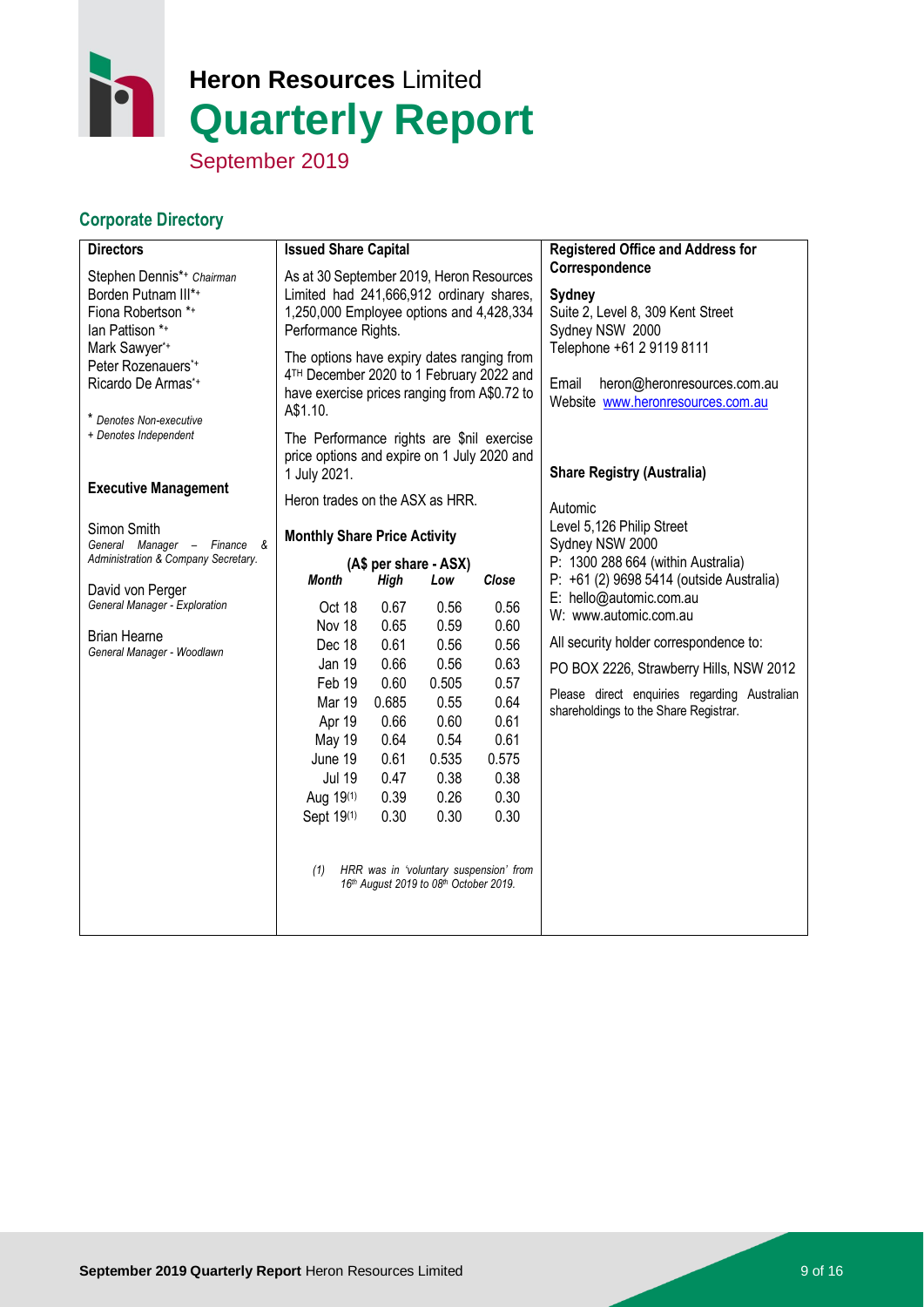

**Appendix 5B**

#### **MINING EXPLORATION ENTITY QUARTERLY REPORT**

| Name of entity                                                                                                                                                                                                                                                                                                                   |                            |                                       |
|----------------------------------------------------------------------------------------------------------------------------------------------------------------------------------------------------------------------------------------------------------------------------------------------------------------------------------|----------------------------|---------------------------------------|
| <b>HERON RESOURCES LIMITED</b>                                                                                                                                                                                                                                                                                                   |                            |                                       |
| <b>ABN</b>                                                                                                                                                                                                                                                                                                                       | Quarter ended              |                                       |
| 30 068 263 098                                                                                                                                                                                                                                                                                                                   | 30 September 2019          |                                       |
| <b>Consolidated statement of cash flows</b>                                                                                                                                                                                                                                                                                      |                            |                                       |
|                                                                                                                                                                                                                                                                                                                                  |                            |                                       |
| Cash flows related to operating activities                                                                                                                                                                                                                                                                                       | Current Qtr.<br>\$A'000    | Year to Date<br>(3 months)<br>\$A'000 |
| 1.1<br>Receipts from product sales and related debtors<br>1.2<br>Payments for: (a) production<br>development<br>(b)<br>administration<br>(c)<br>1.3<br>Dividends received<br>Interest and other items of similar nature received<br>1.4<br>1.5<br>Interest and other costs of finance paid<br>1.6<br>Taxes (paid)/refunded (GST) | (1,733)<br>729<br>2,308    | (1,733)<br>729<br>2,308               |
| 1.7<br>Other-GST<br><b>Net Operating Cash Flows</b>                                                                                                                                                                                                                                                                              | 1,304                      | 1,304                                 |
| Cash flows related to investing activities                                                                                                                                                                                                                                                                                       |                            |                                       |
| 1.8<br>Payment for purchases of: (a) plant and equipment<br>(b) equity investment<br>mine under construction<br>(c)<br>exploration activities<br>(d)<br>prospects<br>(e)                                                                                                                                                         | (80)<br>(22, 651)<br>(301) | (80)<br>(22, 651)<br>(301)            |
| Proceeds from sale of:<br>1.9<br>prospects<br>(a)<br>equity investment<br>(b)<br>other fixed assets<br>(c)                                                                                                                                                                                                                       |                            |                                       |
| 1.10 Loans to other entities<br>1.11 Loans repaid by other entities                                                                                                                                                                                                                                                              |                            |                                       |
| <b>Net Investing Cash Flows</b>                                                                                                                                                                                                                                                                                                  | (23, 032)                  | (23, 032)                             |
| 1.12 Total operating and investing cash flows<br>(carried forward)                                                                                                                                                                                                                                                               | (21, 728)                  | (21, 728)                             |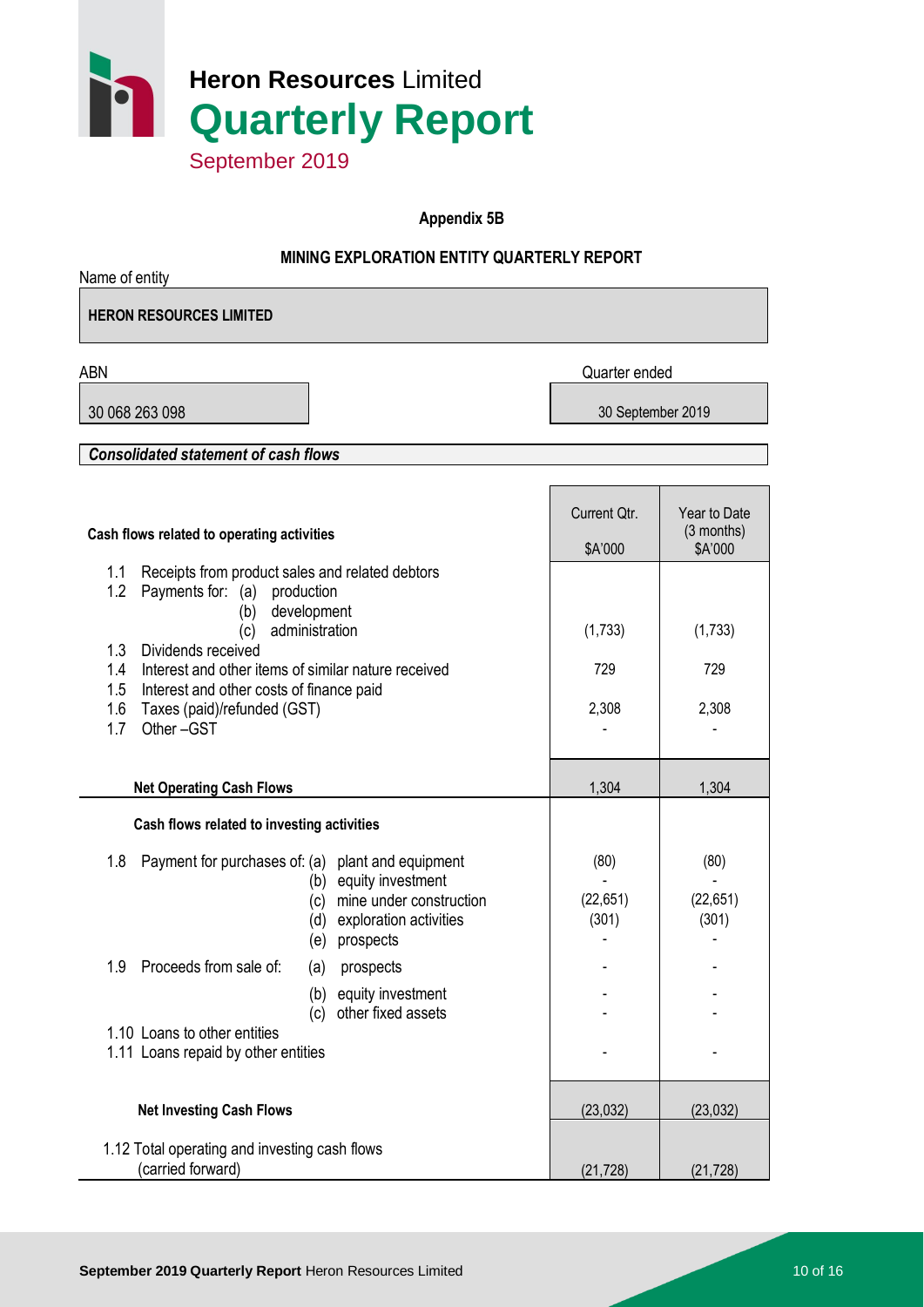

 1.12 Total operating and investing cash flows (brought forward) (21,728) (21,728)  **Cash flows related to financing activities** 1.13 Proceeds from the issue of shares, options, etc. 1.14 Realised foreign exchange  $loss -$  equity raise 1.15 Payment for FX Hedges 1.16 Proceeds/(repayment) of borrowings 1.17 Dividends paid 1.18 Payment of Share issue costs **Net financing cash flows Net increase (decrease) in cash held** (21,728) (21,728) (21,728) 1.19 Cash at beginning of quarter/year 39,371 39,371 39,371 1.20 Other (Fx translation) (129) (129) (129) 1.21 **Cash at end of quarter** 17.514 17.514 17.514

 **Payments to directors of the entity and associates of the directors, payments to related entities of the entity and associates of the related entities**

|                                                                               | Current Qtr.<br>\$A'000 |
|-------------------------------------------------------------------------------|-------------------------|
| 1.22 Aggregate amount of payments to the parties included in item 1.2 and 1.8 | 155                     |
| 1.23 Aggregate amount of loans to the parties included in item 1.10           |                         |

1.24 Explanation necessary for an understanding of the transactions

Director's fees, salaries and superannuation for the quarter (A\$155,283).

#### **Non-cash financing and investing activities**

 2.1 Details of financing and investing transactions that have had a material effect on consolidated assets and liabilities but did not involve cash flows

 2.2 Details of outlays made by other entities to establish or increase their share in projects in which the reporting entity has an interest

See attached schedule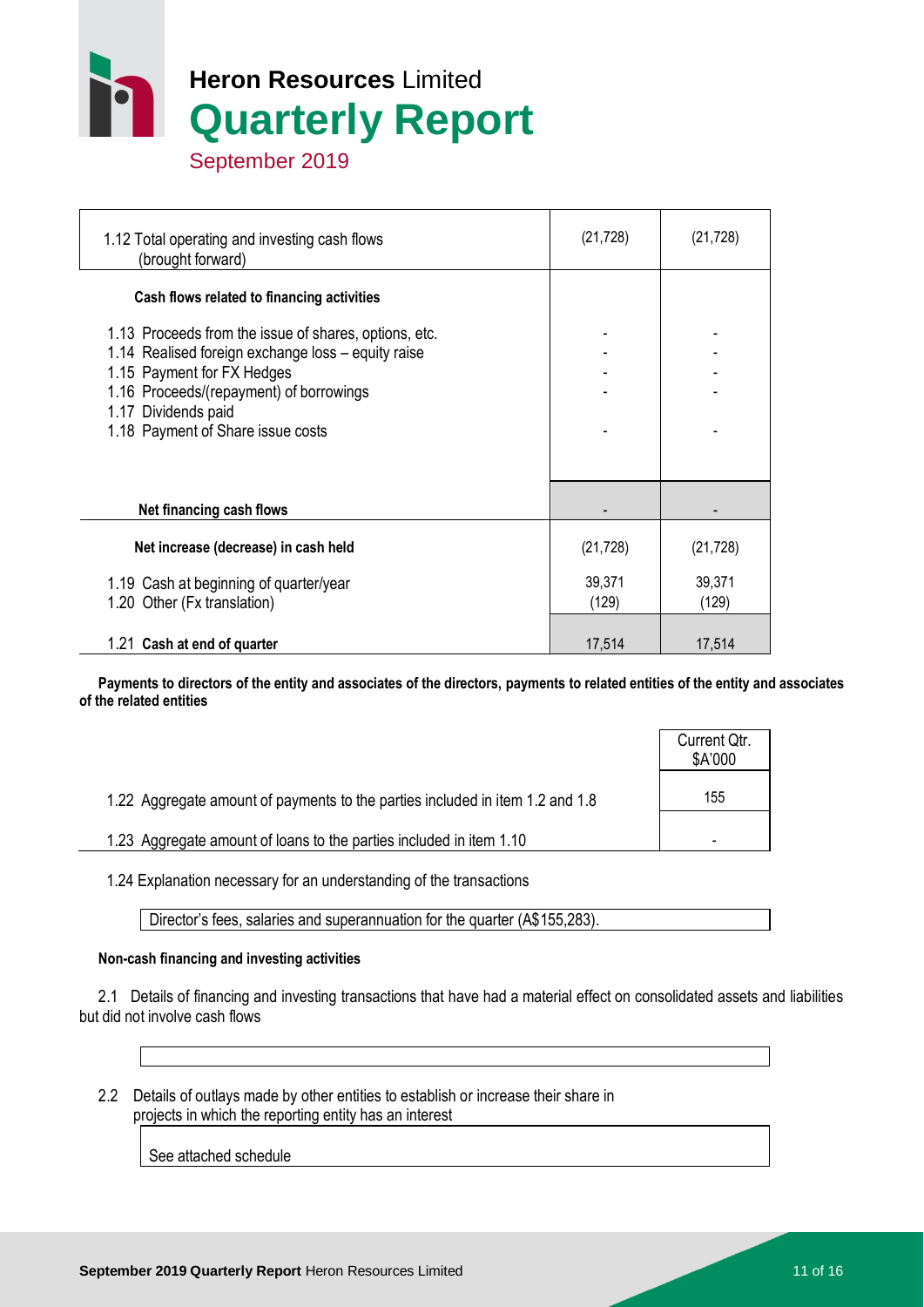

#### **Financing facilities available**

*Add notes as necessary for an understanding of the position*

|                                 | Amount available<br>\$A'000 (US\$76M at<br>exchange rate of<br>AUD:USD\$0.6749) | Amount used<br>\$A'000 |
|---------------------------------|---------------------------------------------------------------------------------|------------------------|
| Loan facilities<br>3.1          | \$112,609                                                                       | \$112,609              |
| 3.2 Credit standby arrangements |                                                                                 |                        |

#### **Estimated cash outflows for next quarter**

|                                          | \$A'000 |
|------------------------------------------|---------|
| <b>Exploration and evaluation</b><br>4.1 | 250     |
| 4.2 Development                          | 9,300   |
| 4.3 Production                           | 15,800  |
| 4.4 Administration                       | 1,600   |
| <b>Total</b>                             | 26,950  |

#### **Reconciliation of cash**

Reconciliation of cash at the end of the quarter (as shown in the consolidated statement of cash flows) to related items in the accounts as follows. Current Quarter \$A'000 Previous Quarter \$A'000 5.1 Cash on hand and at bank 1,493 5.2 Deposits at call 6,000 30,000 5.3 Bank Overdraft 5.4 Other (provide details) Environmental bonds 1 3,577 3,577 Bank Guarantee 1, 1, 201 4,301 4,301 **Total: cash at end of quarter** (Item 1.21) 17,514 17,514 39,371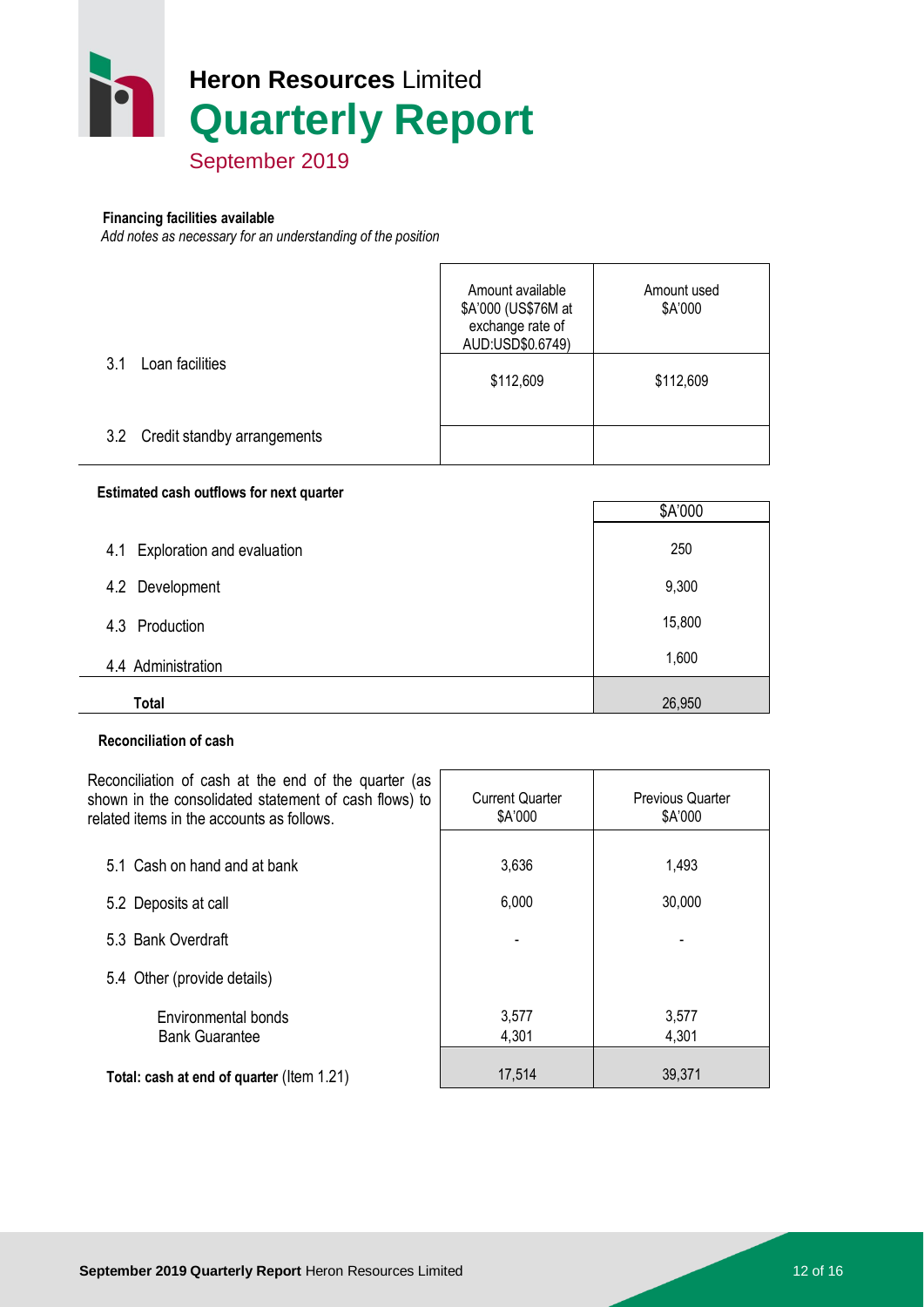

#### **6.1 Interests in Mining Tenements transferred, relinquished, withdrawn, reduced or lapsed.**

#### **Interests in Mining Tenements sold, reduced or relinquished**

| <b>Tenement</b> | .ocation | <b>Nature of Interest</b> | $\mathbf{a}$<br><b>Quarter</b><br>Beginning of<br>"-<br>70. | % At end of Quarter |
|-----------------|----------|---------------------------|-------------------------------------------------------------|---------------------|
| Nil             |          |                           |                                                             |                     |

#### **Interests in Mining Tenements acquired or increased**

| Tenement        | .ocation                   | Nature of Interest | % Beginning of Quarter | % At end of Quarter |
|-----------------|----------------------------|--------------------|------------------------|---------------------|
| ELA 5811        | 20km southeast of Woodlawn | New application    |                        |                     |
| <b>ELA 5832</b> | 20km southeast of Woodlawn | New application    |                        |                     |

#### **Heron Resources Ltd Tenement Schedule for September 2019 Quarterly Report**

| <b>Tenement</b>                             | Location                | Heron Interest (%) | <b>Status</b> | <b>Note</b>    |  |
|---------------------------------------------|-------------------------|--------------------|---------------|----------------|--|
| <b>New South Wales Projects</b>             |                         |                    |               |                |  |
| Woodlawn Project                            |                         |                    |               |                |  |
| EL7257                                      | 40km SSW of Goulburn    | 100                | Live          |                |  |
| EL7468                                      | 5km E of Collector      | 100                | Live          |                |  |
| EL7469                                      | 15km E of Bungendore    | 100                | Live          |                |  |
| EL7954                                      | 25km W of Goulburn      | 100                | Live          |                |  |
| EL8325                                      | 60km ENE of Canberra    | 100                | Live          |                |  |
| EL8353                                      | 7.5km SE of Woodlawn    | 100                | Live          |                |  |
| <b>S(C&amp;PL)L20</b>                       | 40km SSW of Goulburn    | 100                | Live          |                |  |
| EL8400                                      | 27km NNE of Yass        | 100                | Live          |                |  |
| EL8573                                      | 30km NNW of Yass        | 100                | Live          |                |  |
| EL8623                                      | 90km north of Woodlawn  | 100                | Live          |                |  |
| EL8712                                      | 100km north of Woodlawn | 100                | Live          |                |  |
| EL8796                                      | 65km south of Woodlawn  | 100                | Live          |                |  |
| EL8797                                      | 65km south of Woodlawn  | 100                | Live          |                |  |
| Alchemy Farm in & JV Tenements <sup>1</sup> |                         |                    |               |                |  |
| Barraba-Manilla                             |                         |                    |               |                |  |
| EL8711                                      | 90km W of Armidale      | 49                 | Live          | 1              |  |
| Nyngan/Girilambone                          |                         |                    |               |                |  |
| EL8631                                      | 10km NW of Nyngan       | 49                 | Live          | 1              |  |
| EL8318                                      | 27km NW of Nyngan       | 49                 | Live          | $\mathbf{1}$   |  |
| <b>Overflow/Eurow/Parkes</b>                |                         |                    |               |                |  |
| EL5878                                      | 100km NW of Condobolin  | 49                 | Live          | 1              |  |
| EL7941                                      | 100km NW of Condobolin  | 49                 | Live          | $\mathbf{1}$   |  |
| EL8267                                      | 70km SE of Cobar        | 49                 | Live          | 1              |  |
| EL8356                                      | 59km WSW of Tottenham   | 49                 | Live          | $\mathbf{1}$   |  |
| EL8192                                      | 23km SE of Parkes       | 49                 | Live          | $\mathbf{1}$   |  |
| Sky Metals Farm-in Tenements <sup>2</sup>   |                         |                    |               |                |  |
| <b>Cullarin &amp; Kangiara Projects</b>     |                         |                    |               |                |  |
| EL7954                                      | 25km W of Goulburn      | 100                | Live          | 2              |  |
| EL8400                                      | 27km NNE of Yass        | 100                | Live          | $\overline{2}$ |  |
| EL8573                                      | 30km NNW of Yass        | 100                | Live          | $\overline{2}$ |  |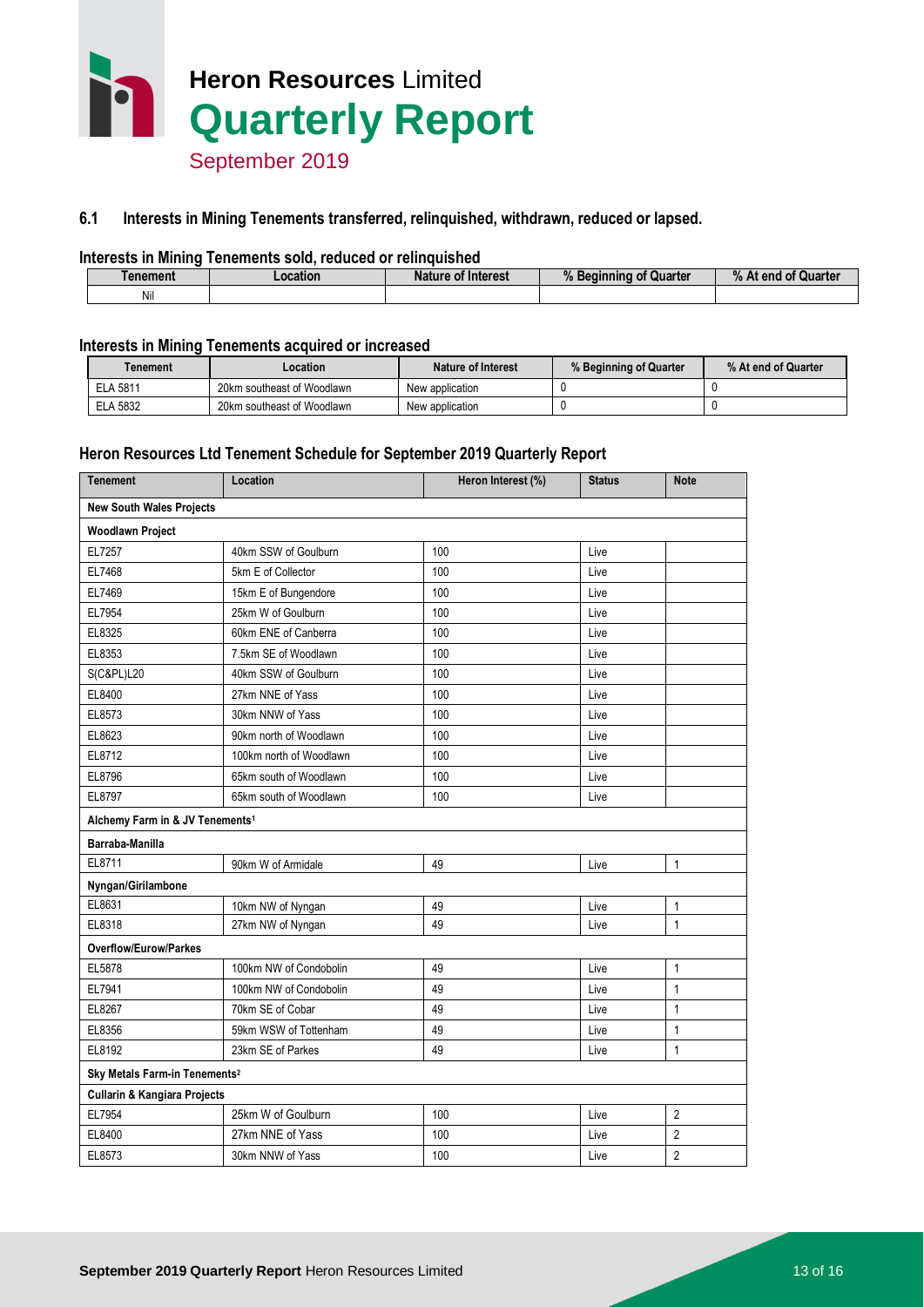**Heron Resources** Limited **Quarterly Report**

September 2019

| <b>Tenement</b>                                 | Location               | Heron Interest (%)                     | <b>Status</b> | <b>Note</b>    |  |  |
|-------------------------------------------------|------------------------|----------------------------------------|---------------|----------------|--|--|
| Western Australian Projects - Royalty Interests |                        |                                        |               |                |  |  |
| E24/00203                                       | 78km NW of Kalgoorlie  | Retains gold royalty                   | Pending       | 3              |  |  |
| E29/00889                                       | 78km NW of Kalgoorlie  | Retains gold royalty                   | Live          | $\overline{3}$ |  |  |
| M24/00634                                       | 78km NW of Kalgoorlie  | Retains gold royalty                   | Live          | 3              |  |  |
| M24/00660                                       | 75km NW of Kalgoorlie  | Retains gold royalty                   | Live          | 3              |  |  |
| M24/00663                                       | 75km NW of Kalgoorlie  | Retains gold royalty                   | Live          | $\overline{3}$ |  |  |
| M24/00664                                       | 75km NW of Kalgoorlie  | Retains gold royalty                   | Live          | 3              |  |  |
| M24/00686                                       | 75km NW of Kalgoorlie  | Retains gold royalty                   | Live          | 3              |  |  |
| M24/00915                                       | 78km NW of Kalgoorlie  | Retains gold royalty                   | Live          | 3              |  |  |
| M24/00916                                       | 78km NW of Kalgoorlie  | Retains gold royalty                   | Live          | 3              |  |  |
| M24/00665                                       | 75km NW of Kalgoorlie  | Retains gold royalty                   | Live          | 3              |  |  |
| M24/00683                                       | 78km NW of Kalgoorlie  | Retains gold royalty                   | Live          | 3              |  |  |
| M24/00772                                       | 71km NW of Kalgoorlie  | Retains gold royalty                   | Live          | 3              |  |  |
| M24/00797                                       | 78km NW of Kalgoorlie  | Retains gold royalty                   | Live          | 3              |  |  |
| M24/00757                                       | 63km NW of Kalgoorlie  | Retains gold royalty                   | Live          | 3              |  |  |
| P24/04395                                       | 70km NW of Kalgoorlie  | Retains gold royalty                   | Live          | 3              |  |  |
| P24/04396                                       | 70km NW of Kalgoorlie  | Retains gold royalty                   | Live          | 3              |  |  |
| P24/04400                                       | 70km NW of Kalgoorlie  | Retains gold royalty                   | Live          | $\overline{3}$ |  |  |
| P24/04401                                       | 70km NW of Kalgoorlie  | Retains gold royalty                   | Live          | 3              |  |  |
| P24/04402                                       | 70km NW of Kalgoorlie  | Retains gold royalty                   | Live          | 3              |  |  |
| P24/04403                                       | 70km NW of Kalgoorlie  | Retains gold royalty                   | Live          | 3              |  |  |
| E15/01010                                       | 60km SSE of Kalgoorlie | Retains gold and base metal<br>royalty | Live          | 4              |  |  |

Notes:

- 1. Subject to Farm-in and Joint Venture Agreement between Alchemy Resources Ltd and Heron.
- 2. Sky Metals Ltd: Subject to Farm-In agreement between Heron and Sky where Sky earning 80% by spending \$2 million over 3 years.
- 3. Eastern Goldfields Ltd hold 100% interest, Heron retains gold royalty, Ardea Resources Ltd receiving non-gold rights.
- 4. St Ives Gold Mining, Heron retains gold royalty and the right to explore and mine nickel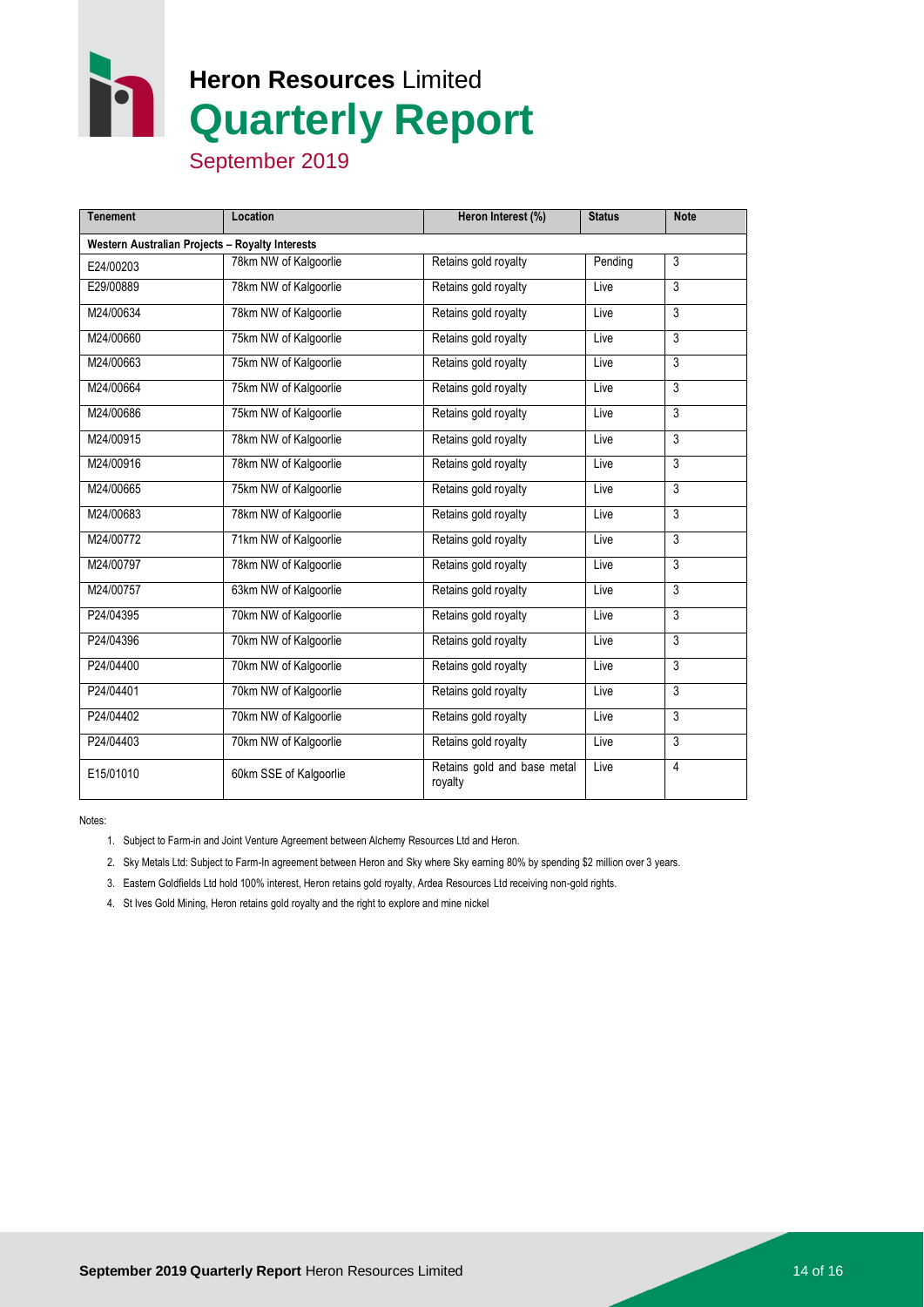# **Heron Resources** Limited **Quarterly Report**

September 2019

#### **Issued and quoted securities at end of current quarter**

 *Description includes rate of interest and any redemption or conversion rights together with prices and dates.*

|                                                                                                                                                                                                                                                                                                                                                          | Total<br>number                                                                        | Number<br>quoted         | Issue price per<br>security<br>(see note 3)<br>$($ \$)      | Amount paid up per<br>security (see note 3)<br>$(\$)$                       |
|----------------------------------------------------------------------------------------------------------------------------------------------------------------------------------------------------------------------------------------------------------------------------------------------------------------------------------------------------------|----------------------------------------------------------------------------------------|--------------------------|-------------------------------------------------------------|-----------------------------------------------------------------------------|
| 7.1 Preference securities<br>(description)<br>7.2 Changes during Quarter<br>(a) Increases through share<br>issues<br>(b) Decreases through returns<br>of capital, buybacks,<br>redemptions<br><b>Ordinary securities</b><br>7.3 Changes during Quarter<br>(a) Increases through share<br>issues<br>(b) Decreases through returns<br>of capital, buybacks | 241,666,912                                                                            | 241,666,912              |                                                             |                                                                             |
| 7.4 Convertible debt securities<br>(description)<br>7.5 Changes during Quarter<br>Increases through issues<br>(a)<br>Decreases through<br>(b)<br>securities matured,<br>converted                                                                                                                                                                        |                                                                                        |                          |                                                             |                                                                             |
| 7.6 Options/Performance Rights<br>(description and conversion factor)                                                                                                                                                                                                                                                                                    | 1,085,000<br>165,000<br>2,495,000 (Perf<br>Rights)<br>1,933,334 (Perf<br><b>Rights</b> | Nil<br>Nil<br>Nil<br>Nil | <b>Exercise Price</b><br>\$0.72<br>\$1.10<br>\$Nil<br>\$Nil | <b>Expiry Date</b><br>4/12/2020<br>01/02/2022<br>1 July 2020<br>1 July 2021 |
| 7.7 Issued during Quarter<br>7.8 Exercised during Quarter                                                                                                                                                                                                                                                                                                |                                                                                        |                          |                                                             |                                                                             |
| 7.9 Expired during Quarter                                                                                                                                                                                                                                                                                                                               |                                                                                        |                          |                                                             |                                                                             |
| 7.10 Debentures<br>(totals only)<br>7.11 Unsecured notes<br>(totals only)                                                                                                                                                                                                                                                                                |                                                                                        |                          |                                                             |                                                                             |